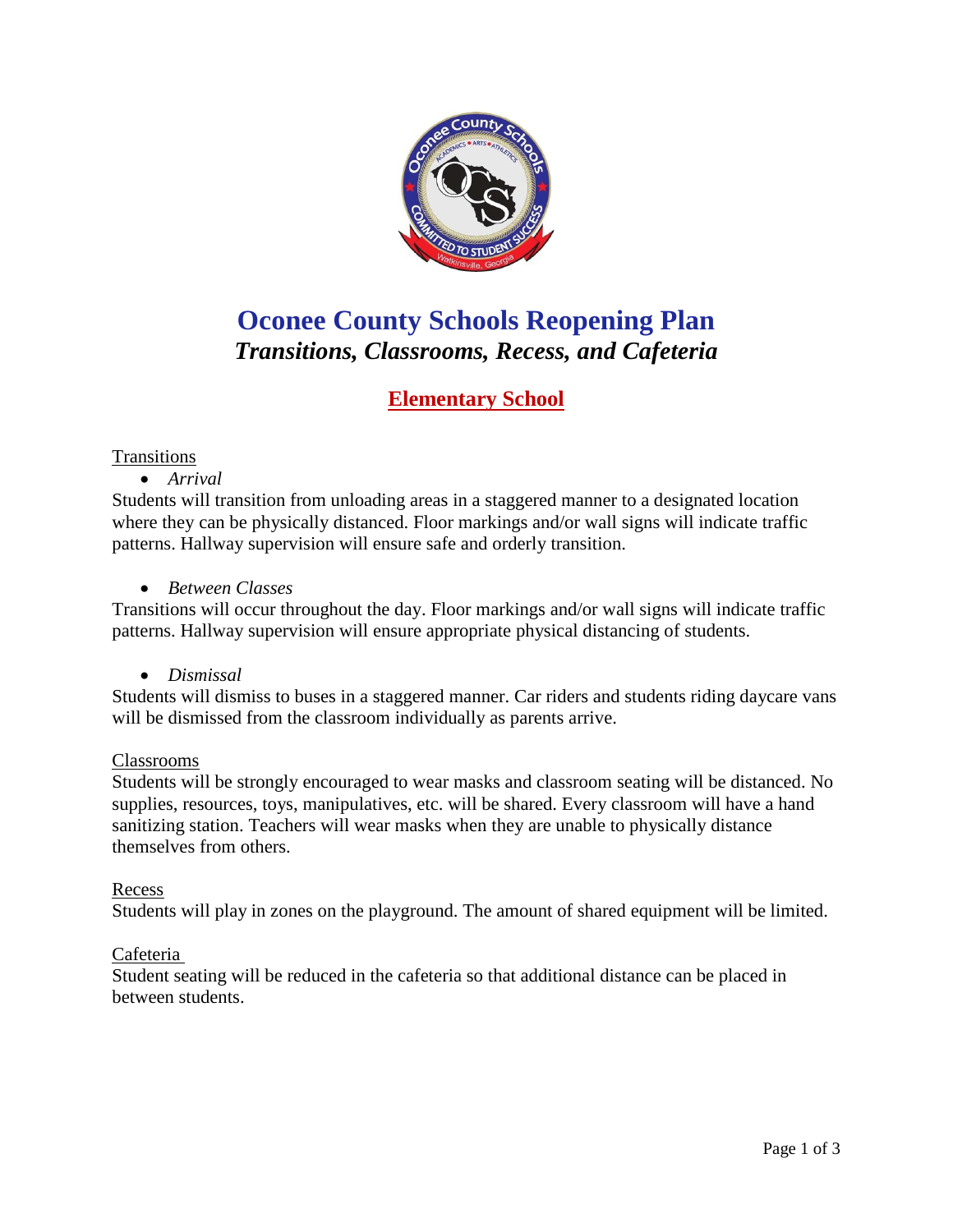### **Middle School**

#### **Transitions**

### • *Arrival*

Students will report to designated locations upon arrival to allow for distanced to be placed in between students as they wait for classes to start. All students will be dismissed to their first class location at  $7.45$  a.m.

### • *Between Classes*

Transitions will occur throughout the school day with mitigations strategies in place such as designated traffic patterns and supervision to address any stagnate gathering.

#### • *Dismissal*

Students will be dismissed in a staggered manner with mitigations strategies in place such as designated traffic patterns and supervision to address any stagnate gathering. Physical distancing will be enforced and students will be strongly encouraged to wear masks when they cannot physically distance.

#### Classrooms

Students will be strongly encouraged to wear masks when they are unable to physically distance and classroom seating will be distanced. Every classroom will have a hand sanitizing station. Teachers will wear masks when they are unable to physically distance themselves from others. No supplies will be shared.

#### Cafeteria

Student seating will be reduced in the cafeteria so that additional distance can be placed in between students.

# **High School**

#### **Transitions**

#### • *Arrival*

Students will report to designated locations upon arrival to allow for distanced to be placed in between students as they wait for classes to start. All students will be dismissed to their first class location at 7:45 a.m.

#### • *Between Classes*

Transitions will occur throughout the school day with mitigations strategies in place such as designated traffic patterns and supervision to address any stagnate gathering.

• *Dismissal*

Students will be dismissed in a staggered manner with mitigations strategies in place such as designated traffic patterns and supervision to address any stagnate gathering. Physical distancing